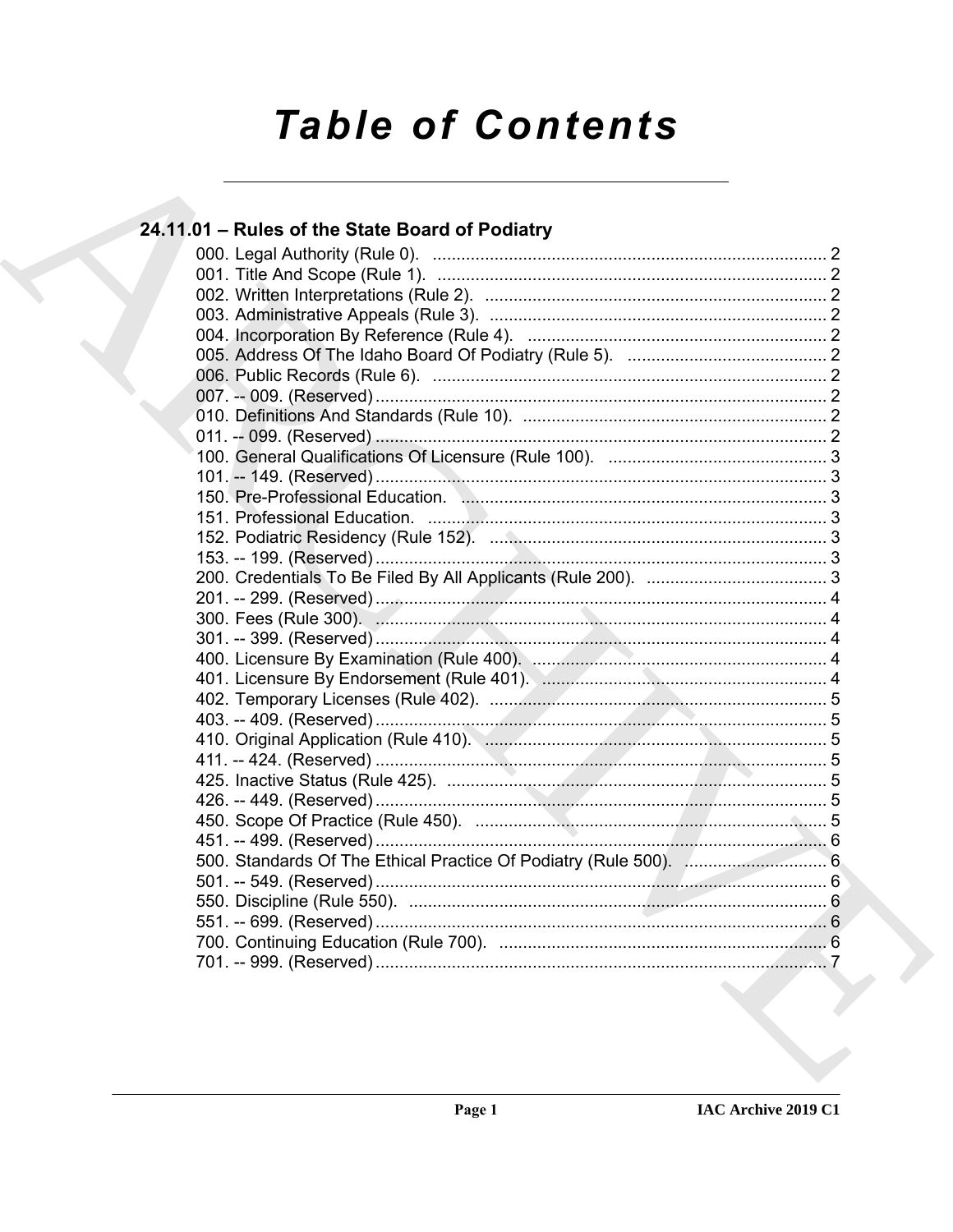#### **IDAPA 24 TITLE 11 CHAPTER 01**

## **24.11.01 – RULES OF THE STATE BOARD OF PODIATRY**

## <span id="page-1-20"></span><span id="page-1-1"></span><span id="page-1-0"></span>**000. LEGAL AUTHORITY (RULE 0).**

These rules are hereby prescribed and established pursuant to the authority vested in the State Board of Podiatry, by the provisions of Section 54-605. Idaho Code. (7-1-93) the provisions of Section 54-605, Idaho Code.

### <span id="page-1-22"></span><span id="page-1-2"></span>**001. TITLE AND SCOPE (RULE 1).**

These rules shall be cited as IDAPA 24.11.01, "Rules of the State Board of Podiatry." (7-1-93)

## <span id="page-1-23"></span><span id="page-1-3"></span>**002. WRITTEN INTERPRETATIONS (RULE 2).**

The board may have written statements that pertain to the interpretation of the rules of this chapter. Such interpretations, if any, are available for public inspection and copying at cost in the main office of the Bureau of Occupational Licenses. (3-13-02)

### <span id="page-1-12"></span><span id="page-1-4"></span>**003. ADMINISTRATIVE APPEALS (RULE 3).**

Administrative Appeals shall be governed by the Administrative Procedure Act, Title 67, Chapter 52, Idaho Code.

## (3-13-02)

## <span id="page-1-19"></span><span id="page-1-5"></span>**004. INCORPORATION BY REFERENCE (RULE 4).**

The document titled American Podiatric Medical Association's Code of Ethics as published by the American Podiatric Medical Association, dated March 2013 and referenced in Section 500, is herein incorporated by reference and is available for review at the Board's office and on the Board's web site at http://www.ibol.idaho.gov. (3-20-14)

## <span id="page-1-11"></span><span id="page-1-6"></span>**005. ADDRESS OF THE IDAHO BOARD OF PODIATRY (RULE 5).**

**CHAPTER OF**<br>
24.11.01 - RULES OF THE STATE BOARD OF PODATRY<br>
100. LEGAL AUTHORITY (RITLE 0).<br>
100. LEGAL AUTHORITY (RITLE 0).<br>
100. LEGAL AUTHORITY (RITLE 0).<br>
100. LEGAL AUTHORITY (RITLE 0).<br>
100. LEGAL AUTHORITY (RITLE The office of the Board of Podiatry is located within the Bureau of Occupational Licenses, 700 W. State Street, Boise, Idaho 83702. The Bureau is open between the hours of 8:00 a.m. and 5:00 p.m. each day except Saturdays, Sundays and holidays. The telephone number of the Board is (208) 334-3233. The Board's fax number is (208) 334-3945. The Board's e-mail address is pod@ibol.idaho.gov. The Board's official website is http://www.ibol.idaho.gov. (3-29-10)

### <span id="page-1-21"></span><span id="page-1-7"></span>**006. PUBLIC RECORDS (RULE 6).**

The records associated with the Board of Podiatry are subject to the provisions of the Idaho Public Records Act. Title 74, Chapter 1, Idaho Code. (3-13-02)

## <span id="page-1-8"></span>**007. -- 009. (RESERVED)**

### <span id="page-1-13"></span><span id="page-1-9"></span>**010. DEFINITIONS AND STANDARDS (RULE 10).**

**01.** Act. The Act means Chapter 143 Idaho session Laws of 1957 codified as Chapter 6, Title 54, Idaho d any amendments thereto. (7-1-93) Code, and any amendments thereto.

<span id="page-1-15"></span><span id="page-1-14"></span>**02. Board**. The Board means the State Board of Podiatry, as prescribed in Section 54-604, Idaho Code.  $(7-1-93)$ 

<span id="page-1-18"></span><span id="page-1-17"></span><span id="page-1-16"></span>**03. Licensure**. Licensure means a license to practice podiatry in Idaho. (3-13-02)

**04. Reputable School**. A "reputable school" of podiatry is defined as an approved podiatry school located within the United States or Canada and designated as such by the Council on Podiatric Medical Education and the American Podiatric Medical Association.

**05. Bureau**. The Bureau means the Bureau of Occupational Licenses, as prescribed in Sections 54-605 and 67-2602, Idaho Code. (3-13-02)

## <span id="page-1-10"></span>**011. -- 099. (RESERVED)**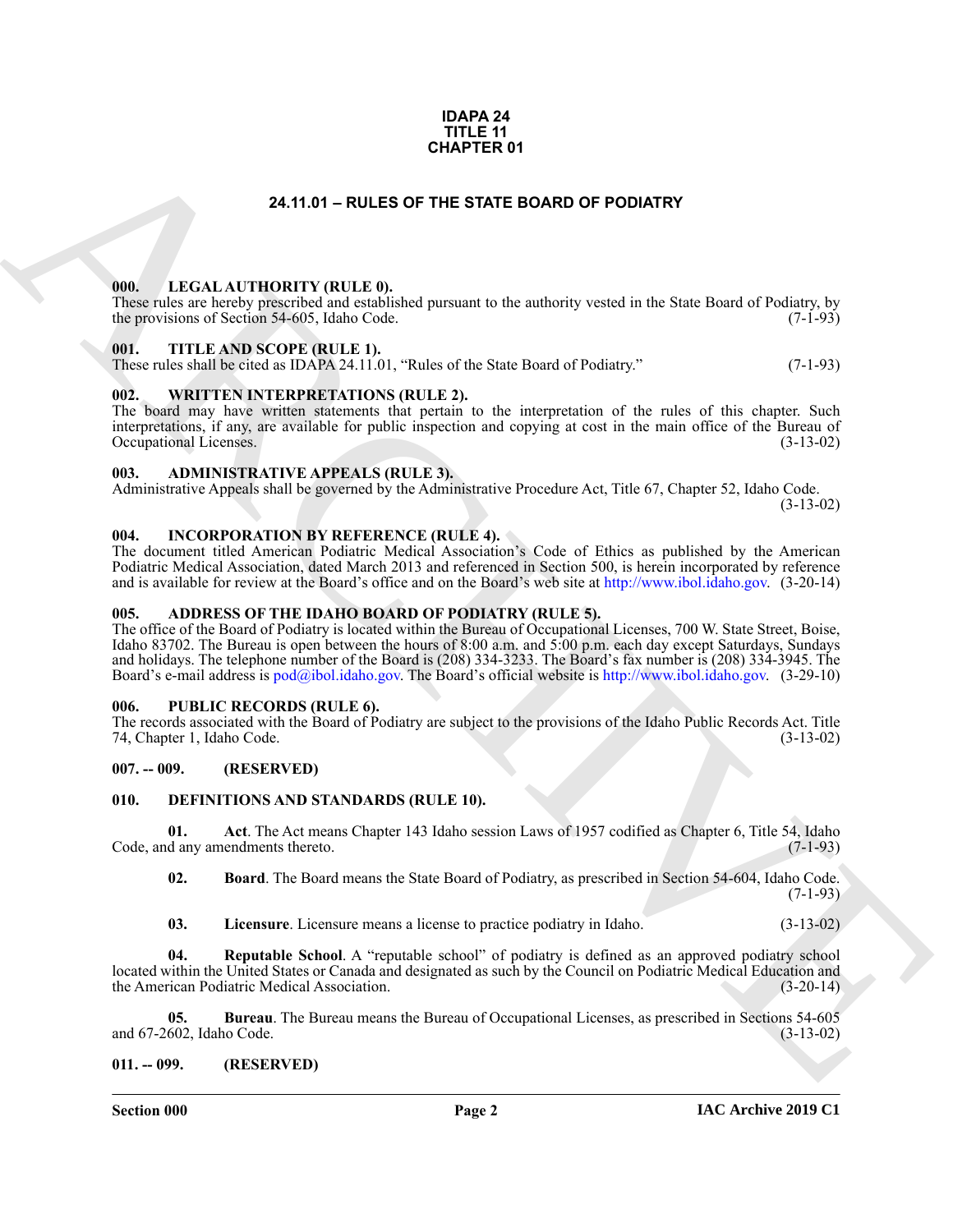## <span id="page-2-0"></span>**100. GENERAL QUALIFICATIONS OF LICENSURE (RULE 100).**

- <span id="page-2-18"></span><span id="page-2-14"></span>**01. Residence**. Residence in Idaho shall not be an eligibility requirement for licensure. (3-13-02)
- <span id="page-2-16"></span><span id="page-2-15"></span>**02. Age**. All applicants shall be at least twenty-one (21) years of age. (3-13-02)
- <span id="page-2-17"></span>**03. Character**. All applicants shall be of good moral character. (3-13-02)

**04. Citizenship Requirement for Exam**. Citizenship shall not be an eligibility requirement for examination or licensure. All persons making application for licensure are required to be legally eligible to reside and obtain employment in the United States. (3-20-14)

### <span id="page-2-1"></span>**101. -- 149. (RESERVED)**

### <span id="page-2-22"></span><span id="page-2-2"></span>**150. PRE-PROFESSIONAL EDUCATION.**

All applicants shall provide official documentation of credits granted for at least two (2) full years of general college study in a college or university of recognized standing. (3-20-14)

## <span id="page-2-23"></span><span id="page-2-3"></span>**151. PROFESSIONAL EDUCATION.**

All applicants shall possess evidence of graduation from four (4) full years of study in a reputable school of podiatry, as defined in Subsection 010.04 of these rules. (3-13-02) as defined in Subsection 010.04 of these rules.

### <span id="page-2-19"></span><span id="page-2-4"></span>**152. PODIATRIC RESIDENCY (RULE 152).**

<span id="page-2-21"></span><span id="page-2-20"></span>**01. Residency Required for Licensure**. A candidate may not apply for licensure until completion of an accredited podiatric residency as approved by the Council on Podiatric Medical Education of no less than twenty-<br>four (24) months, a minimum of twelve (12) months of which must be surgical. (4-11-06) four  $(24)$  months, a minimum of twelve  $(12)$  months of which must be surgical.

Forces of Occupations I. Leones Co. (1983)<br>
10. Conceptibility Research of March 2001 and Arch 2013 and Arch 2013 and Arch 2013 and Arch 2013 and Arch 2013 and Arch 2013 and Arch 2013 and Arch 2013 and Arch 2013 and Arch **02. Submission of Verification of Residency Curriculum**. Notwithstanding the provisions of Subsection 152.01, a candidate shall cause to be provided directly from the residency program such official documentation of completion of the entire curriculum as the board may require. Any deviation of this requirement must be approved by the Board. (4-11-06)

### <span id="page-2-5"></span>**153. -- 199. (RESERVED)**

## <span id="page-2-7"></span><span id="page-2-6"></span>**200. CREDENTIALS TO BE FILED BY ALL APPLICANTS (RULE 200).**

<span id="page-2-8"></span>**01. Application**. An application for licensure shall be completed on a form approved by the board and d to the bureau. (3-20-14) submitted to the bureau.

<span id="page-2-9"></span>**02. Certified Copy of National Board Results**. A copy of the applicable National Board results which has been certified as true and correct by the examining entity. (7-1-97)

<span id="page-2-12"></span>**03. Photograph Requirement**. All applications shall be accompanied by an unmounted passport photograph of the applicant taken not more than one (1) year prior to the date of application. (3-13-02) photograph of the applicant taken not more than one  $(1)$  year prior to the date of application.

<span id="page-2-11"></span>**04. Educational Certificate Requirement**. Each applicant shall be required to provide official documentation of a collegiate education of not less than two (2) years in an accredited college or university giving<br>instruction in letters and sciences.<br>(3-20-14) instruction in letters and sciences.

<span id="page-2-10"></span>**05. Diploma**. Certified photostatic copy of diploma granted by any college of podiatry and official certified transcripts indicating graduation from the program. (3-13-02)

<span id="page-2-13"></span>**06. Residency Certification Requirement**. All applications shall include certification of completion of a residency as defined in Rule 152.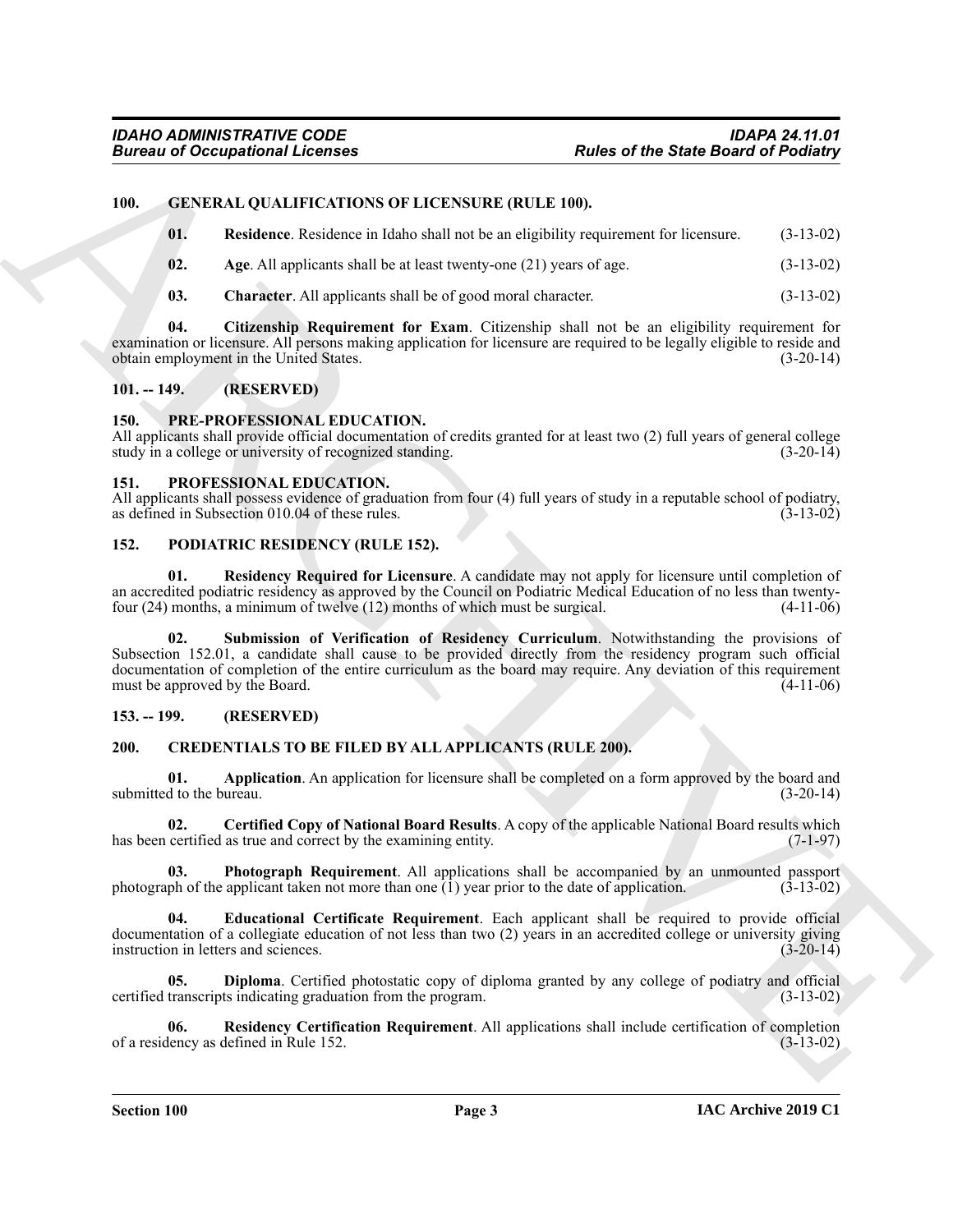## <span id="page-3-0"></span>**201. -- 299. (RESERVED)**

## <span id="page-3-5"></span><span id="page-3-1"></span>**300. FEES (RULE 300).**

**01. Application Fee**. A fee shall accompany all applications. The fee shall be two hundred dollars (\$200). (7-1-97)

<span id="page-3-11"></span><span id="page-3-10"></span><span id="page-3-8"></span>**02. Original License Fee**. The original license fee shall be four hundred dollars (\$400). (4-9-09)

**03. Written Exam Fee**. The fee for examination shall be equal to that charged by the national examining entity and shall be paid directly to the examination provider. (3-20-14)

<span id="page-3-9"></span><span id="page-3-7"></span><span id="page-3-6"></span>**04. Annual Renewal Fee**. Fee for annual renewal of licenses, five hundred dollars (\$500). (3-21-12)

**05. Annual Renewal Fee for Inactive License**. Annual renewal fee is two hundred fifty dollars  $(4-6-15)$ 

**06. Fee Non-Refundable**. All fees are non-refundable, except that if a license is not issued, the license fee will be refunded. (3-20-14)

## <span id="page-3-2"></span>**301. -- 399. (RESERVED)**

## <span id="page-3-20"></span><span id="page-3-19"></span><span id="page-3-3"></span>**400. LICENSURE BY EXAMINATION (RULE 400).**

**01. Examination of Applicants.** All applicants must successfully pass all parts of the American Podiatric Medical Licensing Examination developed and administered by the National Board of Podiatric Medical Examiners. (3-20-14)

<span id="page-3-21"></span>**02. Passing Grade**. A passing grade in all subjects examined shall be the grade as established by the examination provider. (3-20-14)

## <span id="page-3-12"></span><span id="page-3-4"></span>**401. LICENSURE BY ENDORSEMENT (RULE 401).**

Under Section 54-613, Idaho Code, applicants for licensure by endorsement may be granted a license upon the approval of the Board. Each applicant for licensure by endorsement must provide documentation for each of the following before licensure will be considered: (3-15-02)

<span id="page-3-14"></span><span id="page-3-13"></span>**01.** Complete Application. A complete application together with the required fee.  $(4-11-06)$ 

**02.** Certification of License. Certification of having maintained a current license or other authority to issued by a regulatory board of Podiatry in any state or territory. (4-11-06) practice issued by a regulatory board of Podiatry in any state or territory.

<span id="page-3-16"></span><span id="page-3-15"></span>**03. Credentials**. Credentials as required in Subsections 200.02 through 200.05. (3-29-10)

Forces of December 2011, The state of the State Basin's of Palachine 2011.<br>
MILE SPECIES (RET. EAD)<br>
MILE SPECIES AND ACCORDING TO A Considered Scheme 2011 by the main by two handed dollars<br>
(RET. Application For A for sh **04. Examination**. Successful passage of a written licensure examination covering all those subjects noted in Section 54-606, Idaho Code. Official certification of examination must be received by the board directly<br>from: (4-11-06) from:  $(4-11-06)$ 

| The applicant's state or territory of licensure; or | $(3-15-02)$ |
|-----------------------------------------------------|-------------|
|                                                     |             |

<span id="page-3-18"></span><span id="page-3-17"></span>**b.** The national board of podiatric medical examiners. (3-20-14)

**05. Residency**. Proof of completion of the residency requirement as set forth in Subsection 200.06 of this rule. However, if the applicant graduated from a college of podiatry prior to 1993, this requirement will be waived.  $(3-29-10)$ 

**06. Practical Experience**. Having practiced podiatry under licensure for three (3) of the last five (5) years immediately prior to the date of application. (4-11-06)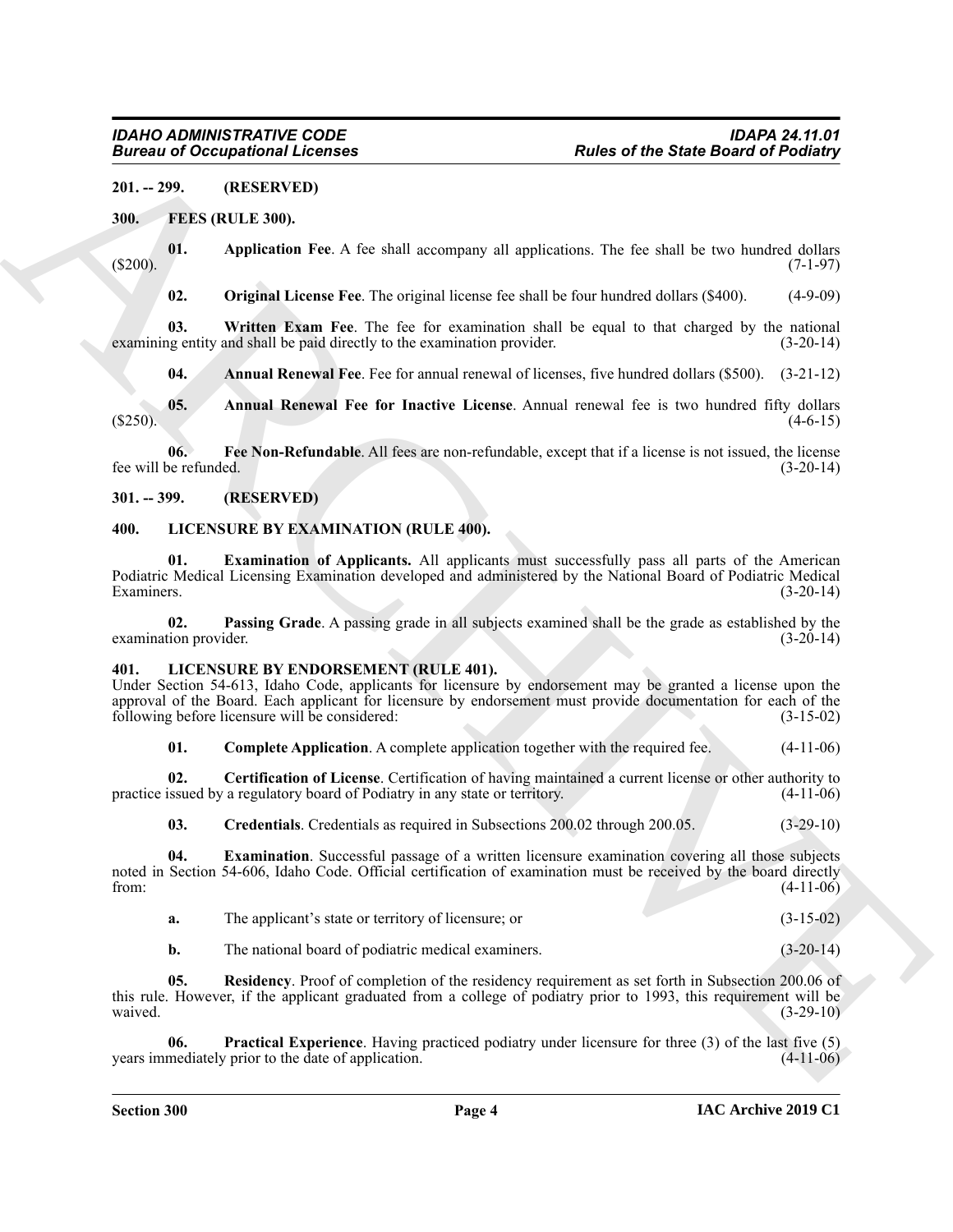<span id="page-4-10"></span>**07. Continuing Education**. Having completed at least fifteen (15) hours of continuing education germane to the practice of podiatry during the twelve (12) months prior to the date of application. (4-11-19)

<span id="page-4-11"></span>**08. Disciplinary Action**. Has not been the subject of any disciplinary action including pending or unresolved licensure actions within the last five (5) years immediately prior to application and has never had a license<br>to practice podiatry revoked or suspended either voluntarily or involuntarily in any jurisdiction. (3 to practice podiatry revoked or suspended either voluntarily or involuntarily in any jurisdiction.

### <span id="page-4-16"></span><span id="page-4-0"></span>**402. TEMPORARY LICENSES (RULE 402).**

| No temporary licenses shall be granted for the practice of podiatry in Idaho. | $(3-13-02)$ |
|-------------------------------------------------------------------------------|-------------|
|-------------------------------------------------------------------------------|-------------|

## <span id="page-4-1"></span>**403. -- 409. (RESERVED)**

## <span id="page-4-12"></span><span id="page-4-2"></span>**410. ORIGINAL APPLICATION (RULE 410).**

The original application will be considered null and void after a period of two (2) years from date of original application if no license has been issued.  $(4-2-08)$ 

## <span id="page-4-3"></span>**411. -- 424. (RESERVED)**

## <span id="page-4-7"></span><span id="page-4-4"></span>**425. INACTIVE STATUS (RULE 425).**

**01.** Request for Inactive Status. Each person requesting an inactive status during the renewal of their vense must submit a written request and pay the inactive license fee. (4-6-15) active license must submit a written request and pay the inactive license fee.

## <span id="page-4-9"></span><span id="page-4-8"></span>**02. Inactive License Status**. (4-6-15)

**a.** All continuing education requirements will be waived during the time that a licensee maintains an license in Idaho. (4-6-15) inactive license in Idaho.

**b.** Inactive license renewal applications and licenses will be marked "Inactive." (4-6-15)

**c.** When the licensee desires active status, the licensee must show acceptable fulfillment of continuing education requirements for the previous twelve (12) months and submit a fee equivalent to the difference between the inactive and active renewal fee. (4-6-15)

<span id="page-4-15"></span><span id="page-4-13"></span>**d.** A licensee shall not practice in Idaho while on inactive status. (4-6-15)

### <span id="page-4-5"></span>**426. -- 449. (RESERVED)**

### <span id="page-4-6"></span>**450. SCOPE OF PRACTICE (RULE 450).**

Forces of Decempoint Information 1. Force computed a hour Elisa of the Stark Baser of Rediction<br>
(Alexander Stark Baser of Production 1.1) and the start of the Elisa (1.1) because the production of the Computer Start of t **01.** Competence. Upon being granted a license to practice podiatry, a practitioner is authorized to provide only those services and treatments for which that practitioner has been trained and prepared to provide. Information contained within the application file and supplemental certified information of additional training and experience included in the credential file maintained by the practitioner shall be prima facie evidence of the practitioner's education and experience. It is the responsibility of the individual practitioner to ensure that the information in his credential file is accurate, complete and supplemented to support all procedures, applications and treatments employed by the practitioner. Practice beyond a practitioner's documented education and experience may violate the adopted code of ethics and be grounds for discipline by the board.  $(4-11-06)$ 

**02. Advanced Surgical Procedures**. Advanced surgical procedures shall be performed in a licensed hospital or certified ambulatory surgical center accredited by the joint commission on accreditation of healthcare organizations or the accreditation association for ambulatory health care where a peer review system is in place.<br>Advanced surgical procedures shall be defined as: (4-11-06) Advanced surgical procedures shall be defined as:

<span id="page-4-14"></span>**a.** Ankle fractures - Open Reduction and Internal Fixation. (4-11-06)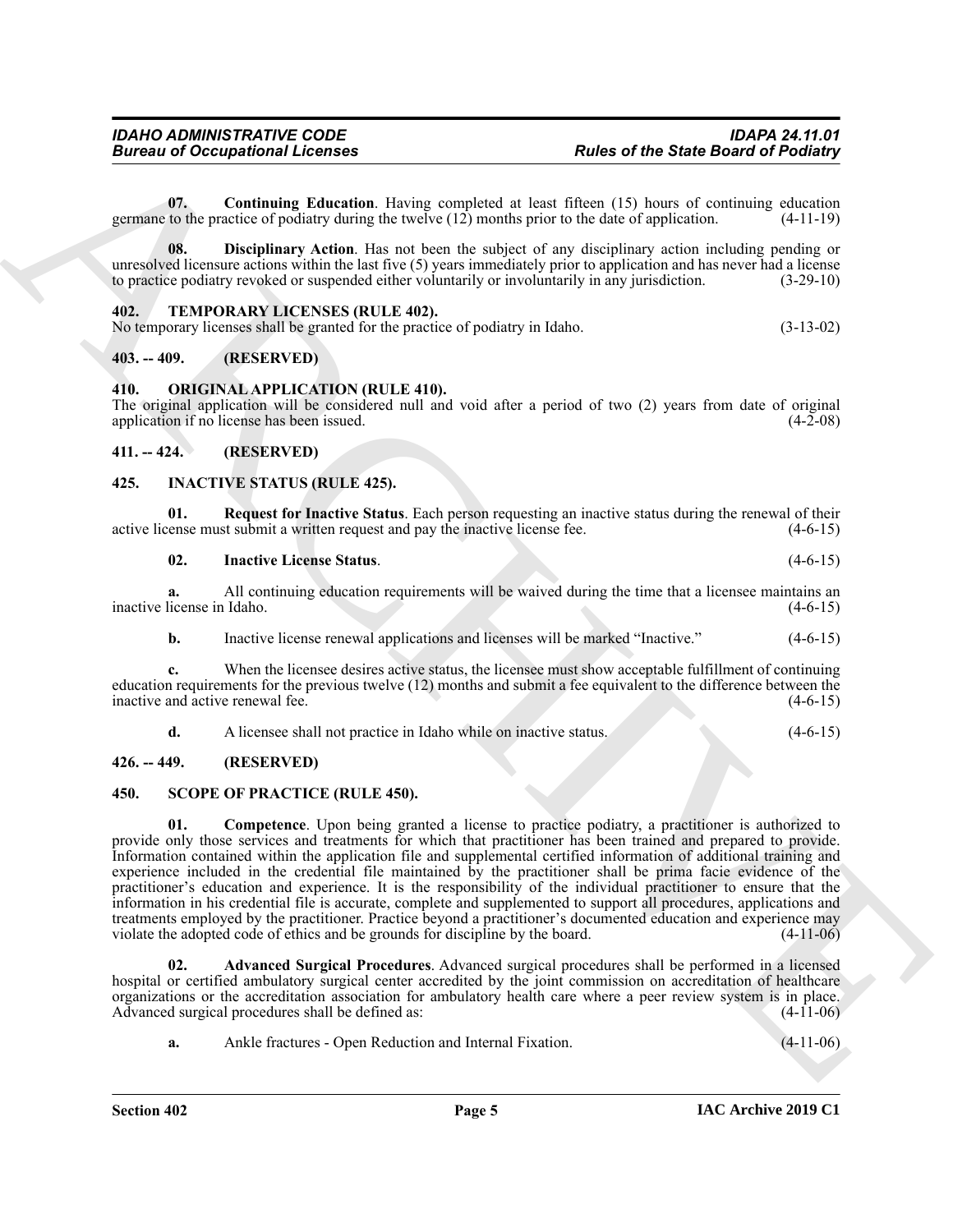## **Bureau of Occupational Licenses**

| <b>Bureau of Occupational Licenses</b> |                                                                                                                                                                                                                                                                                                                                                                                                                                                                                                                                                                                                                               | <b>Rules of the State Board of Podiatry</b> |  |
|----------------------------------------|-------------------------------------------------------------------------------------------------------------------------------------------------------------------------------------------------------------------------------------------------------------------------------------------------------------------------------------------------------------------------------------------------------------------------------------------------------------------------------------------------------------------------------------------------------------------------------------------------------------------------------|---------------------------------------------|--|
| b.                                     | Ankle and rearfoot arthrodesis.                                                                                                                                                                                                                                                                                                                                                                                                                                                                                                                                                                                               | $(4-11-06)$                                 |  |
| c.                                     | Nerve surgery of the leg.                                                                                                                                                                                                                                                                                                                                                                                                                                                                                                                                                                                                     | $(4-11-06)$                                 |  |
| d.                                     | Major tendon repair or transfer surgery - proximal to ankle.                                                                                                                                                                                                                                                                                                                                                                                                                                                                                                                                                                  | $(4-11-06)$                                 |  |
| e.                                     | Autogenous bone grafting.                                                                                                                                                                                                                                                                                                                                                                                                                                                                                                                                                                                                     | $(4-11-06)$                                 |  |
| f.                                     | External fixation of the rearfoot, ankle and leg.                                                                                                                                                                                                                                                                                                                                                                                                                                                                                                                                                                             | $(4-11-06)$                                 |  |
| 451. -- 499.                           | (RESERVED)                                                                                                                                                                                                                                                                                                                                                                                                                                                                                                                                                                                                                    |                                             |  |
| 500.<br>podiatry.                      | STANDARDS OF THE ETHICAL PRACTICE OF PODIATRY (RULE 500).<br>The standards for the ethical practice of podiatry shall be the American Podiatric Medical Association's Code of<br>Ethics as referenced in Section 004 of these rules and are hereby adopted and shall apply to all practitioners of                                                                                                                                                                                                                                                                                                                            | $(5-3-03)$                                  |  |
| $501. - 549.$                          | (RESERVED)                                                                                                                                                                                                                                                                                                                                                                                                                                                                                                                                                                                                                    |                                             |  |
| 550.                                   | <b>DISCIPLINE (RULE 550).</b>                                                                                                                                                                                                                                                                                                                                                                                                                                                                                                                                                                                                 |                                             |  |
| 01.                                    | Civil Fine. The Board may impose a civil fine not to exceed one thousand dollars $(\$1,000)$ upon a<br>licensed podiatrist for each violation of Sections 54-608 and 54-609, Idaho Code.                                                                                                                                                                                                                                                                                                                                                                                                                                      | $(3-18-99)$                                 |  |
| 02.                                    | Costs and Fees. The Board may order a licensed podiatrist to pay the costs and fees incurred by the<br>Board in the investigation or prosecution of the licensee for violation of Sections 54-608 and 54-609, Idaho Code.                                                                                                                                                                                                                                                                                                                                                                                                     | $(3-18-99)$                                 |  |
| $551. - 699.$                          | (RESERVED)                                                                                                                                                                                                                                                                                                                                                                                                                                                                                                                                                                                                                    |                                             |  |
| 700.                                   | <b>CONTINUING EDUCATION (RULE 700).</b>                                                                                                                                                                                                                                                                                                                                                                                                                                                                                                                                                                                       |                                             |  |
| 01.                                    | Education Requirement for License Renewal. Each podiatrist licensed by the state of Idaho shall<br>complete in each twelve-month period preceding the renewal of a license to practice podiatry in Idaho, a minimum of<br>fifteen (15) full hours of podiatry continuing education. Continuing education includes lectures, conferences,<br>seminars, moderator-guided panel discussions, clinical and practical workshops, internet based learning and home<br>study. Education must be germane to the practice of podiatry; and                                                                                             | $(4-11-19)$                                 |  |
| a.                                     | Approved by the Council on Podiatric Medical Education; or                                                                                                                                                                                                                                                                                                                                                                                                                                                                                                                                                                    | $(4-2-08)$                                  |  |
| b.                                     | Otherwise approved by the Board.                                                                                                                                                                                                                                                                                                                                                                                                                                                                                                                                                                                              | $(4-2-08)$                                  |  |
|                                        | Submission of License Renewal Application Form. Each licensed Idaho podiatrist will be<br>furnished a license renewal application form by the Bureau of Occupational Licenses on which each podiatrist shall<br>be required to certify by signed affidavit that compliance with the continuing education requirements has been met<br>and shall submit the renewal application together with the required fees to the Bureau.                                                                                                                                                                                                 | $(3-15-02)$                                 |  |
| 03.                                    | Verification of Completion. It shall be necessary for each licensee to maintain verification of<br>completion by securing authorized signatures or other documentation from the course instructors or sponsoring<br>institution substantiating any and all hours completed by the licensee. This verification shall be maintained by the<br>licensee and provided to the Board upon the request of the Board or its agent. The Board will conduct random audits<br>to monitor compliance. Failure to provide proof of meeting the continuing education upon request of the Board shall<br>be grounds for disciplinary action. | $(4-11-19)$                                 |  |
| 04.                                    | Carryover of Continuing Education Hours. Continuing education not claimed for credit in the<br>current renewal year may be credited for the next renewal year. A maximum of fifteen (15) hours may be carried                                                                                                                                                                                                                                                                                                                                                                                                                 |                                             |  |

## <span id="page-5-0"></span>**451. -- 499. (RESERVED)**

## <span id="page-5-14"></span><span id="page-5-1"></span>**500. STANDARDS OF THE ETHICAL PRACTICE OF PODIATRY (RULE 500).**

## <span id="page-5-2"></span>**501. -- 549. (RESERVED)**

## <span id="page-5-13"></span><span id="page-5-12"></span><span id="page-5-11"></span><span id="page-5-3"></span>**550. DISCIPLINE (RULE 550).**

## <span id="page-5-4"></span>**551. -- 699. (RESERVED)**

## <span id="page-5-8"></span><span id="page-5-6"></span><span id="page-5-5"></span>**700. CONTINUING EDUCATION (RULE 700).**

<span id="page-5-10"></span><span id="page-5-9"></span><span id="page-5-7"></span>

| а. | Approved by the Council on Podiatric Medical Education; or | $(4-2-08)$ |
|----|------------------------------------------------------------|------------|
|    |                                                            |            |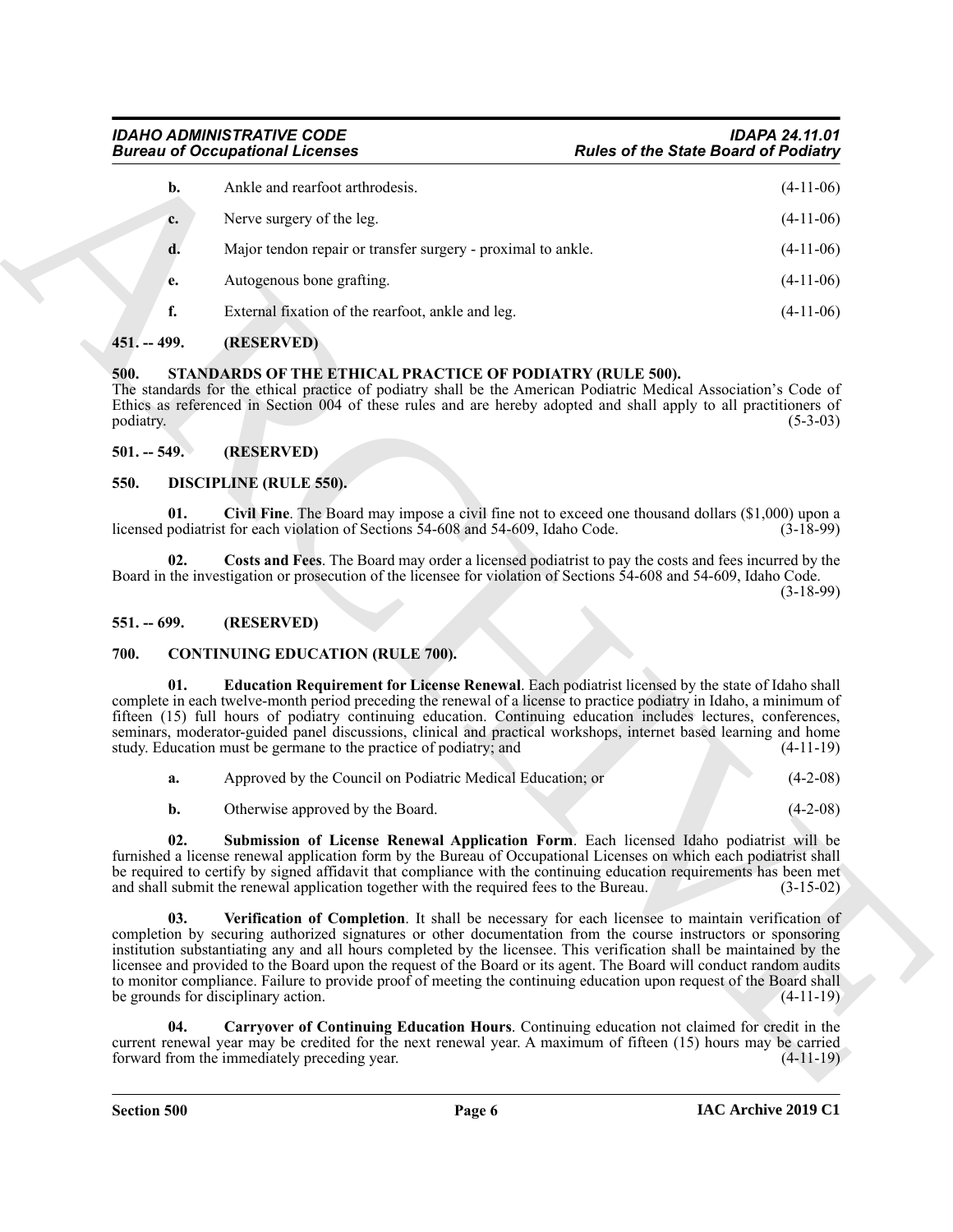ARCHIVE **05. Special Exemption**. The Board shall have authority to make exceptions for reasons of individual hardship, including health, when certified by a medical doctor, or for other good cause. The licensee must provide any information requested by the Board to assist in substantiating hardship cases. This exemption is granted at the sole discretion of the Board. (3-20-14)

<span id="page-6-1"></span><span id="page-6-0"></span>**701. -- 999. (RESERVED)**